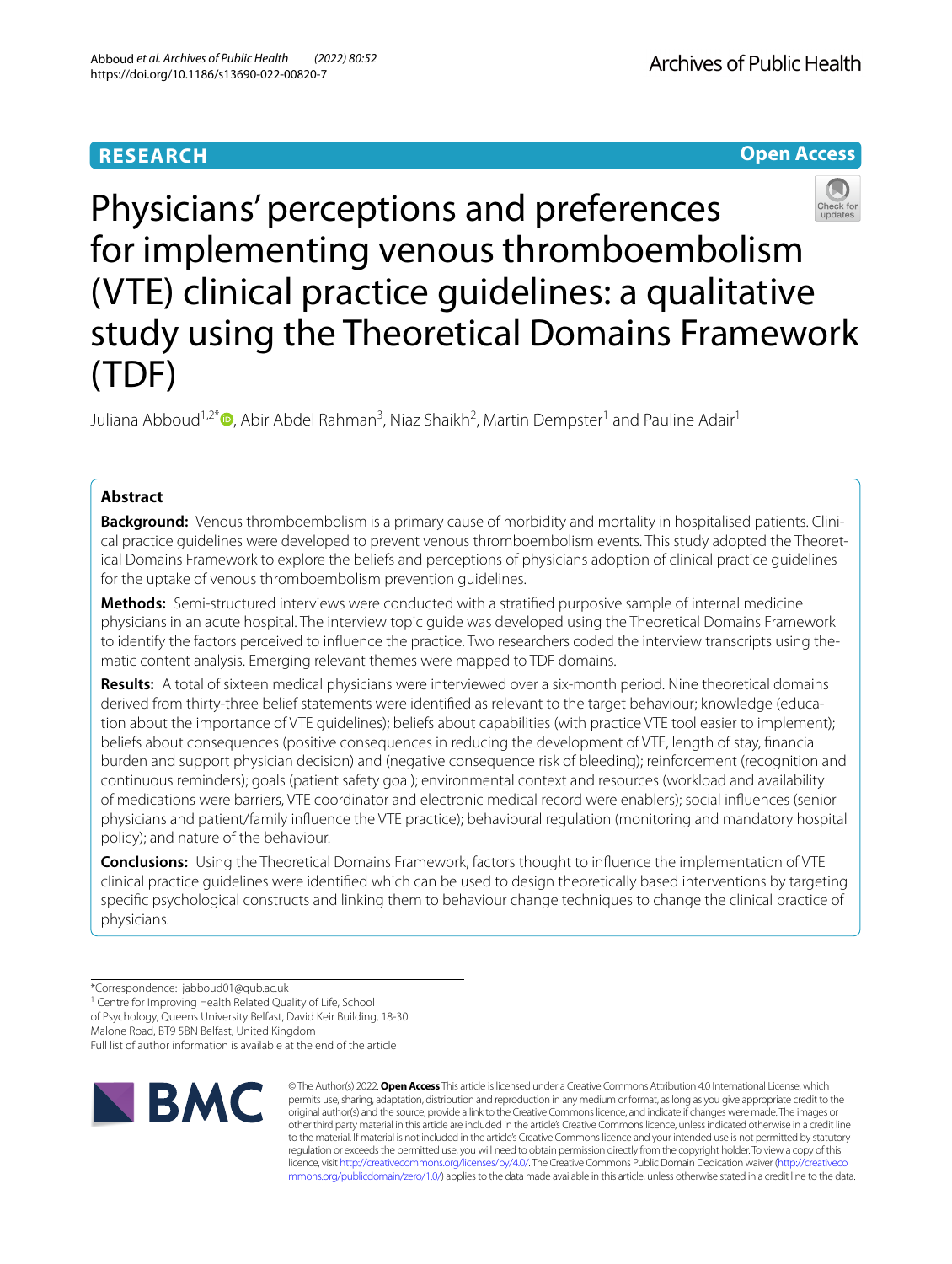**Keywords:** Thromboprophylaxis, Venous thromboembolism, VTE risk assessment, Prophylaxis, Theoretical Domains Framework

# **Background**

Venous thromboembolism (VTE) is a primary cause of morbidity and mortality in hospitalised patients. Evidence-based clinical practice guidelines have been developed to prevent venous thromboembolism, outlining the recommendations for conducting VTE risk assessment and prescribing appropriate prophylaxis to prevent venous thromboembolism (VTE) in hospitalised patients [[1–](#page-8-0)[4\]](#page-8-1).

A VTE prevention guideline consists of a VTE risk assessment, a risk of bleeding assessment, and clinical decision making on prophylactic choices based on the combination of VTE and bleeding risk factors. Several studies revealed that hospitalised patients at risk of VTE did not receive appropriate prophylaxis, and prophylaxis was prescribed less to medical patients than surgical patients [[5–](#page-8-2)[7](#page-8-3)]. Moreover, VTE risk assessment was not consistently undertaken for medical patients, and thus, appropriate prophylaxis was not always received by such patients [[5](#page-8-2)[–7](#page-8-3)].

A number of factors can infuence the uptake of an evidence-based intervention. A systematic review explored barriers that afect physicians' use of VTE guidelines, and the identifed reasons were classifed under three categories; costs and priorities, lack of role identifcation and practice culture [\[8](#page-8-4)]. A further systematic review, published around the same time by Khan and colleagues, revealed that a wide variety of interventions had been used to increase the rate of appropriate prophylaxis prescribed for patients at risk of VTE, such as alerts, education and multifaceted interventions. It was also reported that most of the interventions followed in these studies were efective at increasing the appropriate prophylaxis; however, the efectiveness level was different between studies [\[9](#page-8-5)]. Moreover, it was revealed in the updated systematic review, including RCT studies, that alert interventions involving a computer, and human alerts are more efective than multifaceted interventions in increasing the appropriate prophylaxis prescriptions and decreasing the incidence of VTE at risk hospitalised medical and surgical patients [\[10\]](#page-8-6). Furthermore, studies derived from behaviour change theory to inform the intervention to increase the uptake of VTE guidelines in medical patients were not identifed in our systematic review study  $[11]$  $[11]$ . Thus, both our research and others have identifed a need to explore the VTE guidelines regarding the uptake of this behaviour from a behaviour change theory-based perspective.

Changing the existing practice of physicians requires an understanding of the barriers and facilitators that afect their ability and decision to follow the clinical practice guidelines. Moreover, using a theoretical approach to identify these factors increases the likelihood that the interventions will be effective by targeting relevant mediators of change and identifying appropriate change strategies [[12](#page-9-1)[–14](#page-9-2)].

Many psychological theories have been adopted to explain health care providers' behaviours. The Theoretical Domains Framework (TDF) is a framework that was designed and used in healthcare settings to investigate the infuences on healthcare providers' behaviour and inform interventions to change their behaviour around implementing evidence-based practices [\[15](#page-9-3), [16\]](#page-9-4). It was initially developed by a multidisciplinary group of experts, including; psychological health theorists, health researchers and health psychologists. The frst version of TDF contained 12 theoretical domains derived from 33 theories and 128 key theoretical constructs, and after the validation process, the refned TDF version included 14 domains and 84 theoretical constructs  $[16]$  $[16]$  $[16]$ . The TDF domains and constructs are outlined in (Additional fle [1](#page-8-7)).

Many research studies have applied the TDF to identify the infuences on healthcare provider behaviours to implement evidence-based guidelines, explore the barriers and facilitators towards this [[17–](#page-9-5)[19](#page-9-6)] and target interventions to implement the intended behaviours that will lead to better implementation [\[20](#page-9-7)]. Moreover, the TDF was used to design behaviour change interventions targeting clinicians [\[17](#page-9-5), [20](#page-9-7)–[22](#page-9-8)]. TDF has been extensively cited in the literature; thus, it is a wellestablished model for conducting research in this area [[23](#page-9-9)].

This qualitative study used the Theoretical Domains Framework (TDF) to examine and identify the beliefs and perceptions as well as practices of physicians towards implementing VTE clinical practice guidelines in hospitalised medical patients.

The aim of this study was:  $(1)$  to explore beliefs that physicians hold about following the Venous thromboembolism clinical practice guidelines in hospitalised medical patients; (2) to identify the factors that infuence and optimise physicians' adherence to VTE guidelines when treating hospitalised medical patients. Moreover, the fndings from this study will be potentially useful in the development of interventions to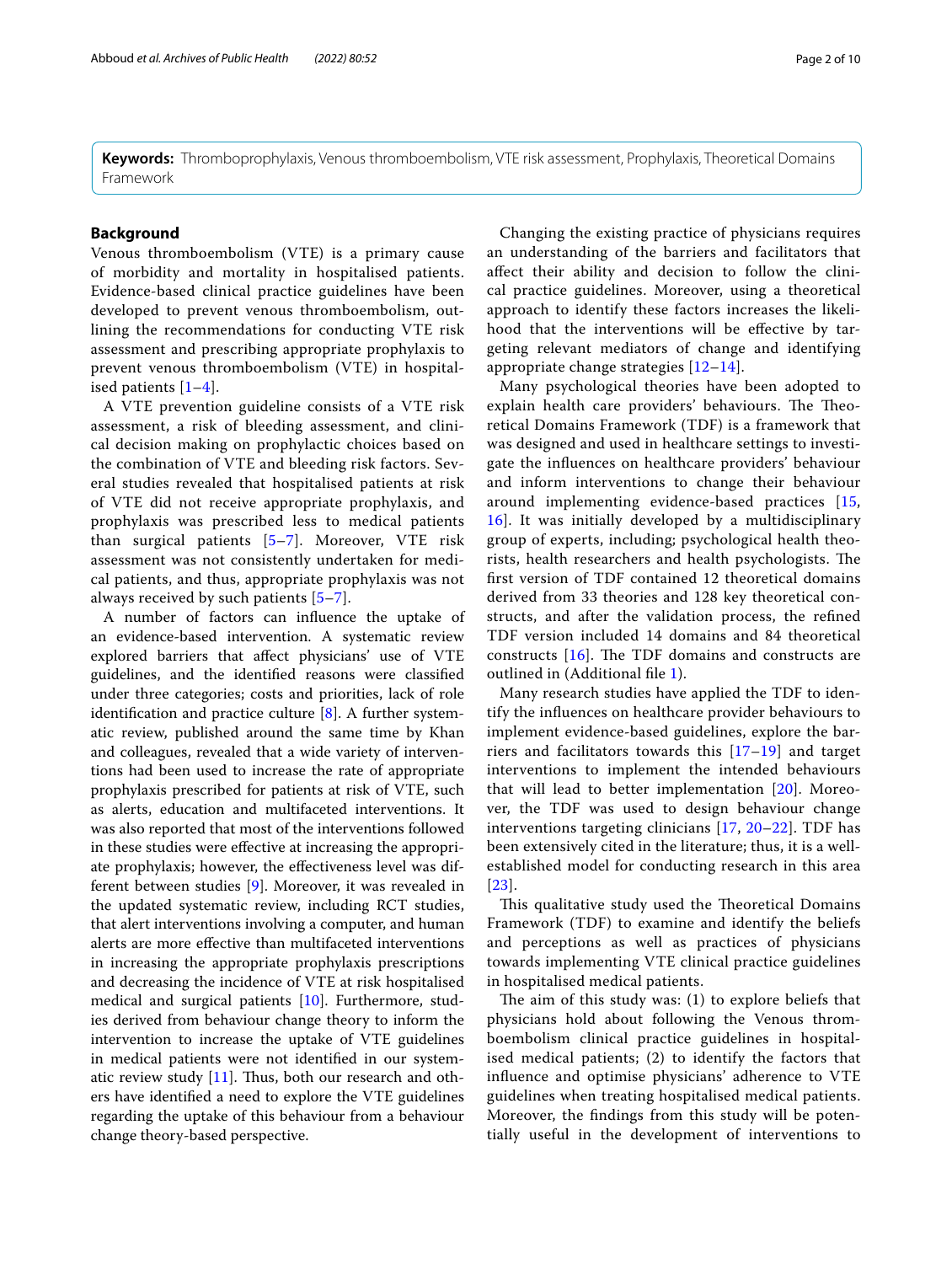enhance the uptake of evidence into practice and improve the care of patients at risk of developing VTE.

Based on our knowledge, this is the frst study to address factors that may infuence Internal Medicine physicians' behaviours in conducting VTE risk assessment and ordering recommended prophylaxis by using the TDF. It is a signifcant area to explore, as most of the research studies in this area have indicated that medical patients are less likely to receive the recommended VTE risk assessment and appropriate prophylaxis [[5](#page-8-2)[–7](#page-8-3), [24\]](#page-9-10). In addition, a systematic review [\[11](#page-9-0)] highlighted the need to identify behaviour change interventions which target physicians clinical practice to increase the implementation of VTE guidelines.

### **Methodology**

### **Design**

This was a qualitative study using semi-structured faceto-face interviews and thematic content analysis of the interview transcripts, based on the Theoretical Domains Framework [[23](#page-9-9)]. It was conducted with physicians treating medical hospitalised patients.

This study was reported based on the COREQ (Consolidated Criteria for Reporting Qualitative Research) checklist for comprehensive reporting of qualitative studies [\[25\]](#page-9-11) (see additional fle [2\)](#page-8-8).

# **Participants**

Participants were recruited from physicians classifed under internal medicine speciality in a 600+ beds acute hospital and providing medical care for hospitalised patients.

### **Sampling Strategy**

Participants were selected using stratifed purposive sampling technique  $[26]$  $[26]$  to identify the different points of view and perceptions towards VTE guidelines implementation as well as to detect common beliefs. First, we purposefully sampled potential internal medicine physicians who were identifed and selected because they were considered to represent a broad range of perceptions and attitudes towards VTE guidelines implementation practice. Then, we stratified the physicians by job title since we aimed to recruit physicians with diferent seniority levels, Consultant, Senior Specialist Registrar, Specialist Registrar and Resident to ensure all beliefs were captured. We aimed to recruit 16 participants to achieve appropriate thematic saturation [\[27\]](#page-9-13). Interviews would be stopped before this number if no new information was provided by participants, indicating data saturation [\[28](#page-9-14)]. Data saturation was discussed and agreed upon by (JA, AA and PA) before stopping the interviews.

### **Recruitment**

After the required ethics permission had been granted, potential participants were contacted frst via telephone to explain the study purpose and procedure and check that participants met the research inclusion criteria. Once the eligible participants expressed their interest in participating, the information sheet and the consent form were sent via email. The information sheet outlined the purpose of the research, criteria for selection participants, the procedure adopted in this study, information on risk, and confdentiality. After giving their consent, the participants were invited for an interview. The interviews' date, time, and location were based on participant preferences and carried out at the participants' workplace, where no other person was present besides the interviewer. One researcher (JA), who received training on interview skills, conducted all the interviews over a six-month period from January to June 2019. The researcher (JA) introduced herself as a PhD student and conducted all interviews in English using the interview topic guide.

#### **Data collection**

### *Interview Topic Guide*

The clinical behaviours of interest were specified as "Behaviour 1) conducting VTE risk assessment for hospitalised medical patients and Behaviour 2) ordering recommended prophylaxis". Since these two behaviours are those that afect the implementation of VTE guidelines, VTE risk assessment conducted following the admission of the patient and ordering prophylaxis is based on the VTE risk score and the risk of bleeding as per the VTE clinical practice guidelines [\[2](#page-8-9)[–4](#page-8-1)]. An interview topic guide (see additional fle [3\)](#page-8-10) was developed based on the 14 theoretical domains of the TDF to elicit beliefs about each domain and identify the role of the domain in infuencing the behaviour of physicians [\[23](#page-9-9)]. Each domain was linked to a group of questions that were used to explore the target behaviour "conducting VTE risk assessment and ordering the recommended prophylaxis". The clinician (NS) within the research team reviewed the questions to ensure relevance to the topic under investigation.

The interview guide was pilot tested with two physicians to check the clarity and relevance of the questions, and modifcations were made based on the feedback since it was relevant to the study question. Subsequent piloting was undertaken with another two physicians to ensure that the modifcations were clear. Interviews were recorded, transcribed verbatim and anonymised, and feld notes were made throughout and utilised during the initial coding identifcation. Interviews were not repeated, and transcripts were not returned to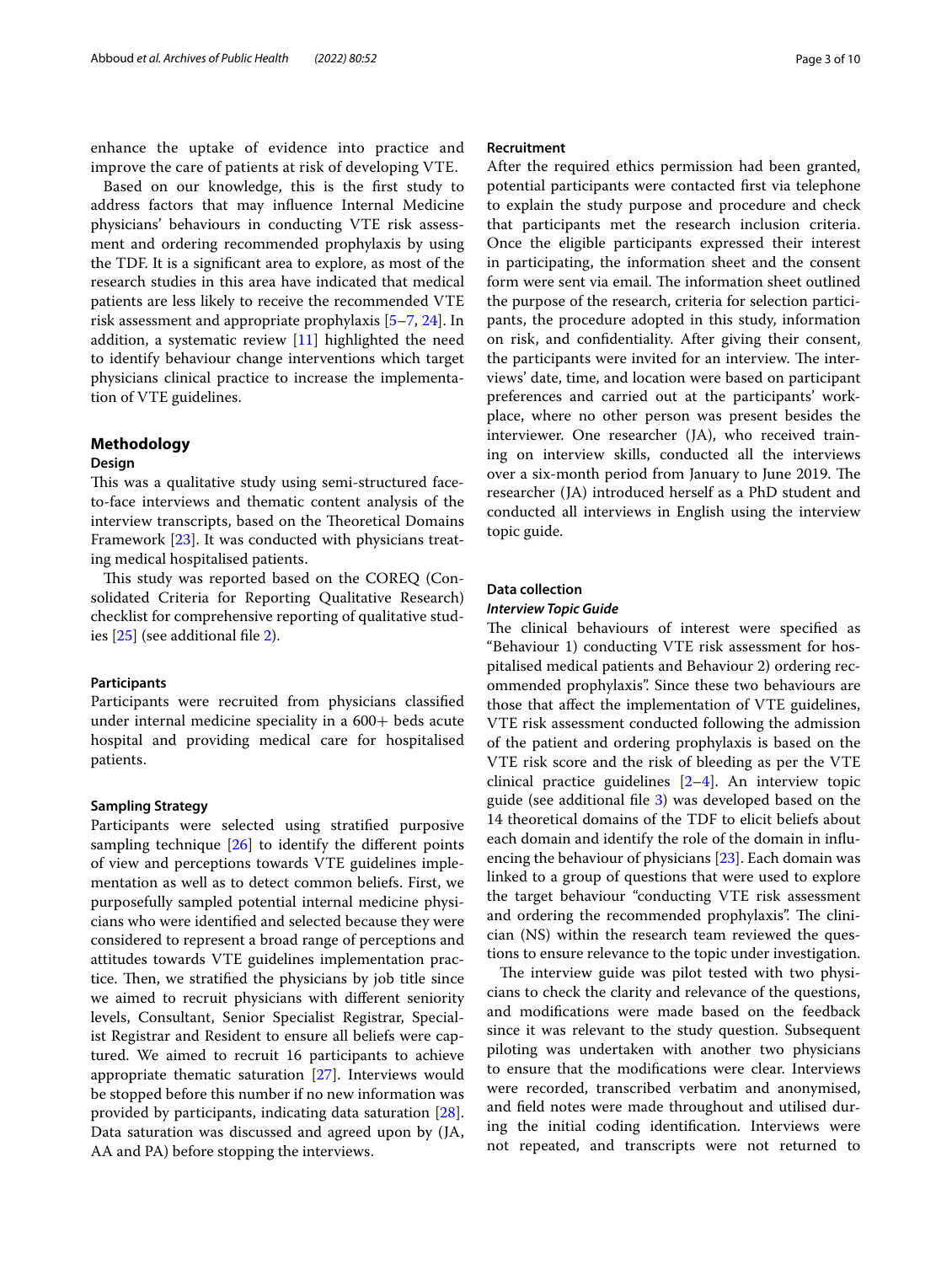participants for comments, although they were available if requested.

#### **Analysis**

Thematic analysis was undetaken using an inductive and deductive analytical approach to ensure all behavioural determinants were identifed as well as detecting relevant infuences that did not ft within the TDF domain [\[29](#page-9-15)].

Inductive analysis was initially conducted in line with a thematic analysis methodology [[29\]](#page-9-15). One researcher (JA) transcribed the interviews and read them several times while taking notes to gain familiarity with the data and generate the belief statements. Independently another author (AA) analysed a sample of the transcripts (six) to confrm the generated beliefs and the codes which were generated from the belief statements. After that, the codes were categorised into overarching themes by the first author. The themes were discussed and agreed upon by three of the authors (JA, AA and PA). Subsequently, a deductive analysis was conducted independently by the two researchers (JA, AA) to assign the themes to the domains of the Theoretical Domain's Framework [[15,](#page-9-3) [16](#page-9-4)].

The two researchers (JA, AA) resolved disagreements by discussion of responses coded into the different domains. Discrepancies were addressed by a discussion with the third reviewer (PA). If consensus was not reached, the response was assigned to the domains identifed by both researchers. Reliability between the two researchers was calculated by simple percentage agreement to measure consistency in coding within and across domains [[30\]](#page-9-16).

An initial coding guideline was developed following the analysis of the frst two interviews. It was refned and updated during data collection as analysis progressed and new themes emerged.

The last step involved identifying the relevant theoretical domains for changing the behaviour of physicians.

#### **Identifying relevant theoretical domains**

Theoretical construct domains were considered relevant if they met the following criteria similar to published studies: (1) relatively high frequency of specifc beliefs and themes; (2) presence of conficting beliefs; and (3) evidence of strong beliefs that may afect the target behaviour [\[20,](#page-9-7) [31](#page-9-17)].

Domains were identifed as relevant after consensus discussion between the two researchers (JA, AA) and confrmed by the health psychologist within the team (PA).

Findings from the interviews are reported in tables as well as text to provide a clear description of the infuences on the adherence to VTE clinical practice guidelines by conducting a VTE risk assessment for hospitalised medical patients and ordering the recommended prophylaxis. Quotations from transcripts, beliefs statements generated from these quotations, frequency counts for identifed themes are presented in tables. Each belief statement was counted once within each interview to generate a frequency count across all interviews. Quotes were selected which best represented each of the themes, labelling each by physician category to protect anonymity.

#### **Research team and refexivity**

All authors are working within the academic and health care sector and to establish trustworthiness and strengthen the validity of the study fndings, they followed the following: To ensure credibility in the data, the author (JA) paid attention when conducting the interviews to adopt a non-judgmental position whilst being aware that her position at the organisation could afect her interaction with the interviewees. Thus, the interview topic guide was followed closely during the interviews. Moreover, the interviews were conducted with diferent categories of physicians (i.e. Consultant, Senior Specialist Registrar, Specialist Registrar and Resident). Two researchers (JA, AA) used a coding manual to code and analyse the interview responses, and inter-rater reliability was calculated. One author (PA), who is experienced in conducting research studies, continuously monitored and refected on the interview process and analysis to ensure the analysis was always a true refection of the data.

To confrm transferability, the authors described the fndings and supported the descriptions with quotes from the interviews. To enhance dependability and confirmability, the Theoretical Domains Framework was followed in conducting this study and a coding manual was developed [\[32,](#page-9-18) [33](#page-9-19)].

# **Results**

# **Participants**

Interviews were held over a six-month period. The interviews lasted between 20 and 62 min  $(M = 34 \text{ min}, SD =$ 12 min). Sixteen participants were interviewed (5 male; 11 female), two consultants, fve senior specialist registrars, seven specialist registrars and two residents were recruited to participate in the study. The physicians' experience at the hospital ranged from 1 to 20 years and physicians aged 24-55 years. Thematic saturation was reached after interviewing 16 participants when the collected data did not add any new information to the study [[28\]](#page-9-14).

Forty beliefs from the 16 interviews were coded into the TDF domains. All belief statements supported by responses made in the interviews within each theoretical domain are reported in (additional fles [4](#page-8-11) and [5](#page-8-12)).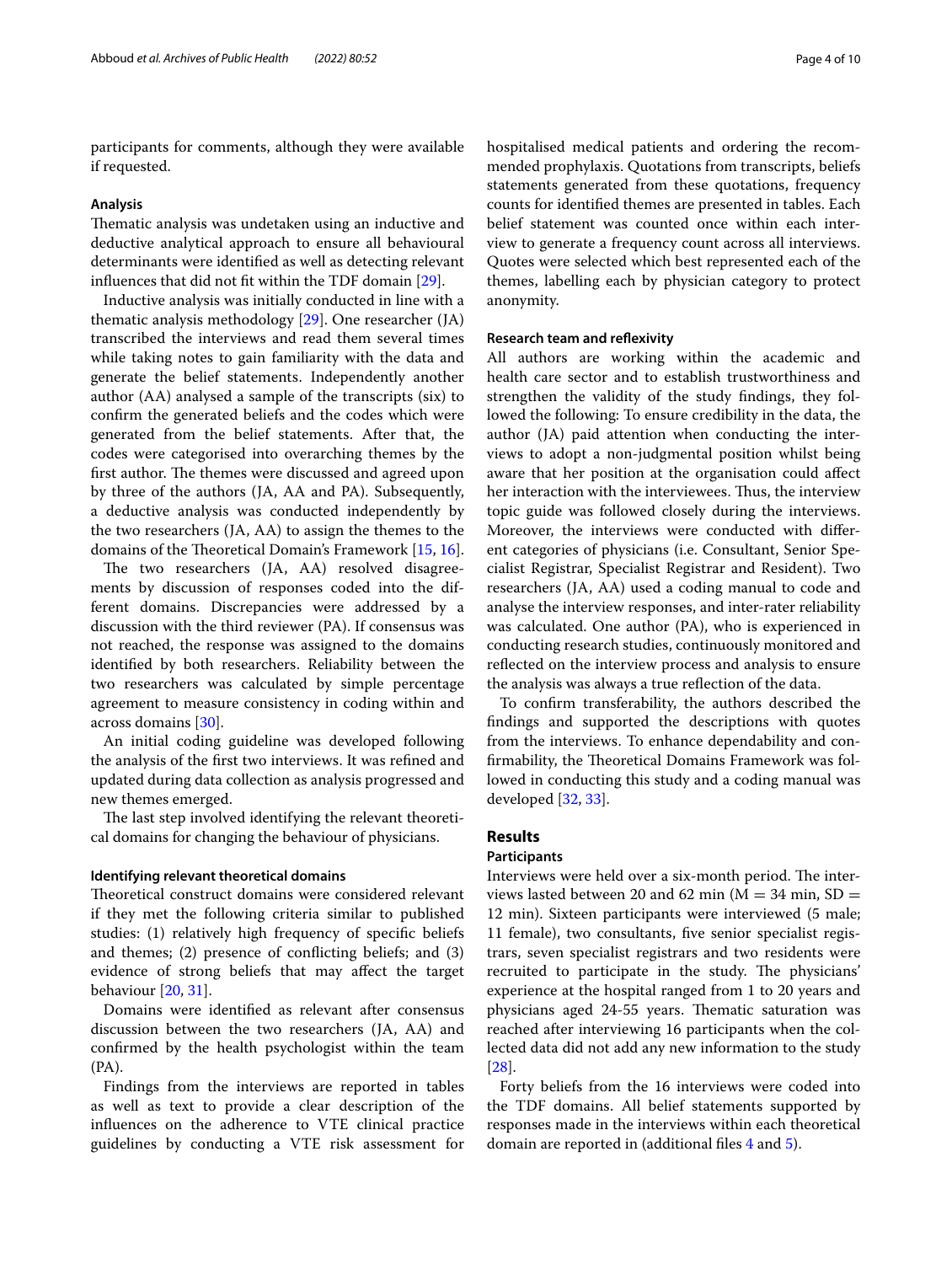Interrater agreement for the coding between the two coders was calculated for four randomly selected interviews for all 14 domains. The overall agreement was 81%. It ranged between 50 and 100% at the domain level. An agreement was reached when the two coders identifed the same response and allocated it to the same domain. Even though the interrater agreement was calculated, all disagreements between researchers were resolved through discussion and consensus during the coding process was agreed.

### **Domains identifed to be relevant**

Nine theoretical domains relevant to the TDF were identifed: knowledge, beliefs about capabilities, beliefs about consequences, reinforcement, goals, environmental context and resources, social infuences and behavioural regulation, and nature of the behaviour.

A total of thirty-three belief statements were identifed from the nine relevant domains of the TDF. The belief statements, corresponding TDF domains and representative quotes are summarised in (additional fle [4](#page-8-11)). Quotes were selected from the responses of physicians from different seniority levels, Consultant (C), Senior Specialist Registrar (SSR), Specialist Registrar (SR) and Resident (R) to provide a representative perspective across the profession.

### **Knowledge**

Almost all participants were aware of VTE guidelines: "*Yes we are using hospital guidelines for risk assessing the patients and put them on the prophylaxis accordingly*" (P10 C); however, some participants thought that the VTE guidelines were not clear in certain clinical conditions to guide their practice: "*Sometimes I feel they are not very clear (guidelines). At some point, they are not matching the patient's actual parameters*" (P3 S). Moreover, other participants stated that the availability of limited information about patient medical condition might afect completing the VTE risk assessment, mainly when patients were unconscious or without any escort: "*inadequate information, if the patient comes unconscious, we know nothing. It is difcult to start the patient on antibiotic prophylaxis without knowing the risk assessment*" (P8 SS). On the other hand, all participants mentioned that education and information about the importance of VTE guidelines, presenting real case scenarios and supported by data will improve the target behaviour. Thus, the *knowledge domain* was identifed as potentially relevant.

### **Beliefs about capabilities**

The majority of participants were confident about performing the VTE risk assessment and ordering the recommended prophylaxis. All participants found that the

VTE guidelines were easy to implement since the risk assessment tool has points, and based on the VTE risk score, the recommended prophylaxis will be ordered: "*Because we have these points, it is easy and clear"* (P7 S). Also, some elaborated that with practice, the VTE assessment tool became easier to implement: "*Now I know all points so within one minute I can fnish it. With practice, it is easier*" (P7 S). This prompted us to select the *beliefs about capabilities* to be relevant domain.

#### **Beliefs about consequences**

*Beliefs about consequences* were relevant since all participants identifed a number of diferent benefts and risks that potentially infuenced the target behaviour. Among the perceived benefts, almost all participants reported that following the VTE guidelines would reduce the development of DVT and PE and the morbidity and mortality cases (n=4) *"it will protect patients from developing DVT or PE, it will reduce the mortality & morbidity rate"* (P7 S). Moreover, it would decrease the fnancial burden on both the hospital and patient through; eliminating unnecessary medical tests: *"a waste of resources and then you have to do more advanced management for these patients"* (P8 SS); protecting the hospital reputation: *"it is a very good thing for our hospital reputation"* (P14 SS) and reducing hospitalisation days and management: *"shorten the hospital stay"* ( P10 C).

Furthermore, most participants highlighted that VTE guidelines supported and protected their clinical decision: "They are guidelines to guide us" (P2 SS), "this guide*line will protect me"* (P7 S). On the other hand, many participants reported that the target behaviour could be afected in complicated cases where there is a risk of bleeding associated with ordering prophylaxis: *"…. in complicated cases in which the bleeding risk is high, it becomes difcult to decide should or should not prescribe prophylaxis*" (P6 SS).

# **Reinforcement**

When participants were asked about rewards needed to reinforce the VTE guidelines implementation, some participants stated that there was no need to give any rewards or incentives to target behaviour: "*Why rewards, it is part of our job*" (P7 S). Although, other participants thought that recognition, by highlighting the best performance: "*we can highlight the best performance*…." (P10 C) and continuous reminders and encouragement would reinforce the target behaviour: *"Continuous reminders*  during the rounds ... encourages us" (P9 S). The reinforce*ment domain* was selected as relevant due to the evidence of a strong belief that may infuence the behaviour.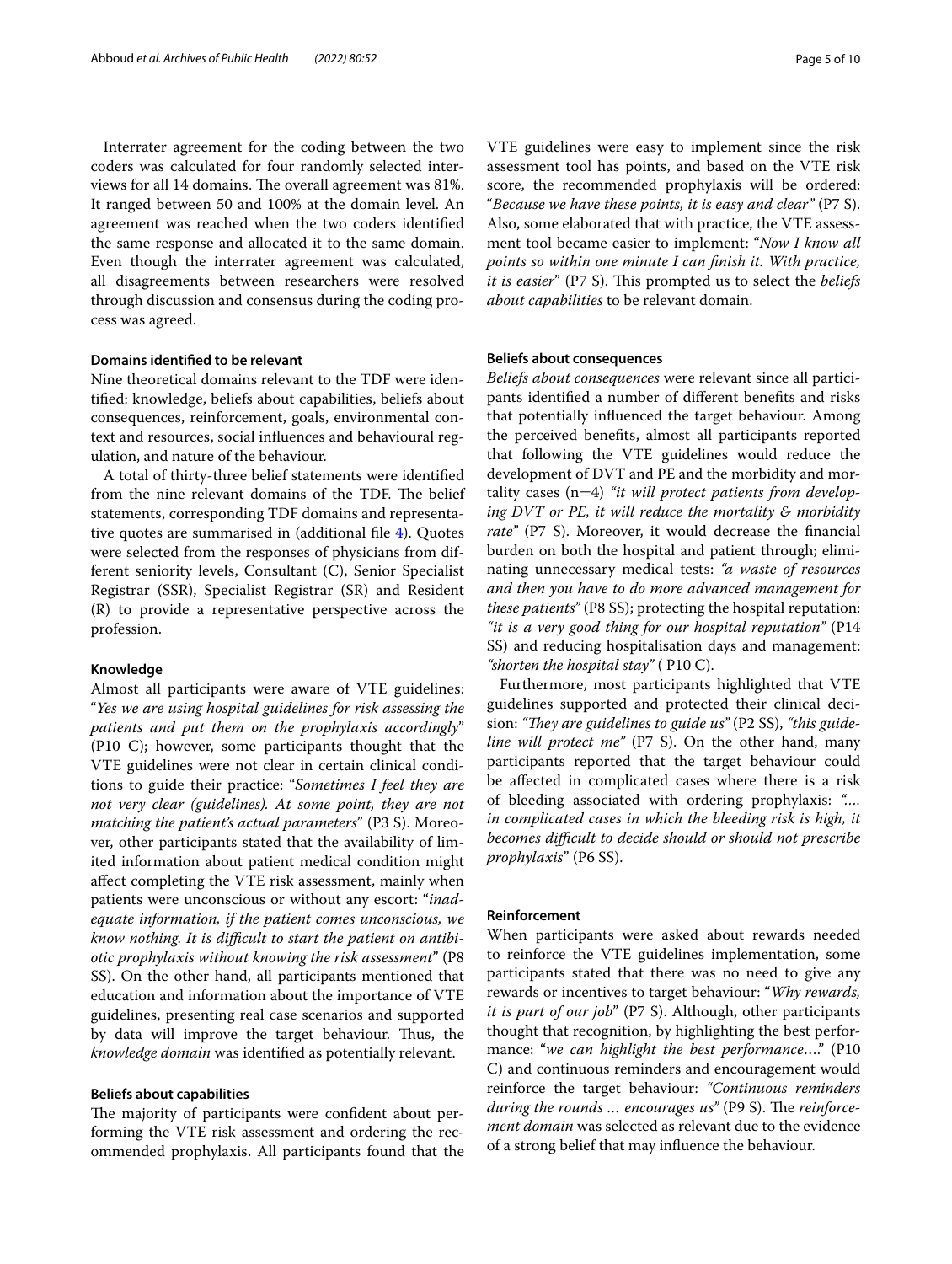### **Goals**

Almost all participants thought that performing the target behaviour would support the common healthcare goal of patient safety improvement: *"VTE prophylaxis is one of the patient safety parameters required by any institute"* (P1 C). This resulted in the selection of *goals* domain as relevant.

# **Environmental context and resources**

The *Environmental context and resources* domain was indicated as relevant since the majority of participants referred to various environmental factors that afected the target behaviour. Many participants identifed the workload, including the number of patients they have to assess in a specifc time, one factor that afected the target behaviour of conducting the VTE risk assessment: "*sometimes admitting doctors are very busy and they are not able to do the risk assessment" (P6 SS).*

In addition, few participants stated that the availability of mechanical prophylaxis afected their decision in ordering the appropriate prophylaxis, and some participants mentioned that in certain situations when a patient was admitted under a diferent speciality, the VTE risk assessment was missed: *"If it is my patient, I would. If the patients are not under me, I will not be doing the risk assessment. We can recommend"* (8 SS).

On the other hand, most participants indicated that having the VTE form as part of the electronic medical record facilitated the implementation of the VTE guidelines: "*I think it is quite convenient now because with the electronic system everything is there. You only have to check select or deselect*" (P3 S). Moreover, some participants thought that the availability of the VTE coordinator or nurse could facilitate the target behaviour: "*another professional or nurse could do the risk assessment, and we just need to verify it then it would be easier for us"* (P2 SS).

# **Social infuences**

The *social influences* domain identifies whether other medical team members and patients' relatives may infuence physicians ordering the recommended prophylaxis. The majority of participants indicated that they discussed the VTE recommendations with their team members: "*we take multidisciplinary decisions to make better care*" (P13 S). In addition, participants indicated that the seniors from the clinical team had an impact on their behaviour and they might change their prophylaxis order based on the discussion with the senior: "*During the round, for example, while discussing with our consultants the type of the DVT prophylaxis might be changed*" (P7 S). Moreover, participants stated that they seek the opinion of an expert in the feld.

Furthermore, some participants stated that their decision was afected by the patient and family level of awareness about the VTE risks and refusal of the prophylaxis treatment: "*Sometimes there are patients who refuse, that afects your decision for ordering prophylaxis*" (P16 R).

### **Behavioural regulation**

The *behavioural regulation* domain was identified to be relevant since participants identifed various recommendations on how to regulate and infuence physicians to perform the target behaviour. Monitoring the compliance to VTE guidelines and sharing the results: "*Leadership should monitor our compliance*" (P7 S), as well as linking VTE guidelines compliance to physicians' performance evaluation: *"if the administration wants to be very strict about it, maybe they have to include in the Individual performance evaluation"* (P11 S) would induce the implementation of the VTE guidelines.

Moreover, as per many participants making VTE guidelines a mandatory policy: "*it is a part of the hospital policy which should be done*" (P8 SS) would support the target behaviour. However, two senior participants, a consultant level, had a contradicting point of view, they thought that too many regulations and restrictions might afect physicians' role and autonomy: "*……When you say restrictive and make it mandatory physicians feel like you are taking away their autonomy*" (P10 C).

# **Nature of the behaviour**

Nature of the behaviour was derived from inductive analysis of the transcripts and added to the TDF as an extra domain. The interview responses revealed different opinions and conficting viewpoints related to the VTE practice target behaviour. The majority of participants stated that they assessed all their patients for VTE risk: "*for all my patients I do VTE risk assessment"* (P2 SS). However, other participants revealed that they did not do a VTE risk assessment for all their patients: "*It is not 100% followed"* (P6 SS), few participants out of those who mentioned initially in the interview that they do VTE risk assessment for all, through the subsequent drill-down questions informed that they did not. On the other hand, some participants identifed that they ordered prophylaxis without conducting VTE risk assessment: "*I am comfortable enough to start the DVT prophylaxis even without flling the scoring system"* (P14 SS). Moreover, other participants mentioned that they prescribed prophylaxis regardless of the VTE risk score since they followed their clinical judgement: "*If it is a young patient and unconscious, usually I am giving prophylaxis regardless of the score*" (P7 S), "*I follow my own judgment*" (P8 SS).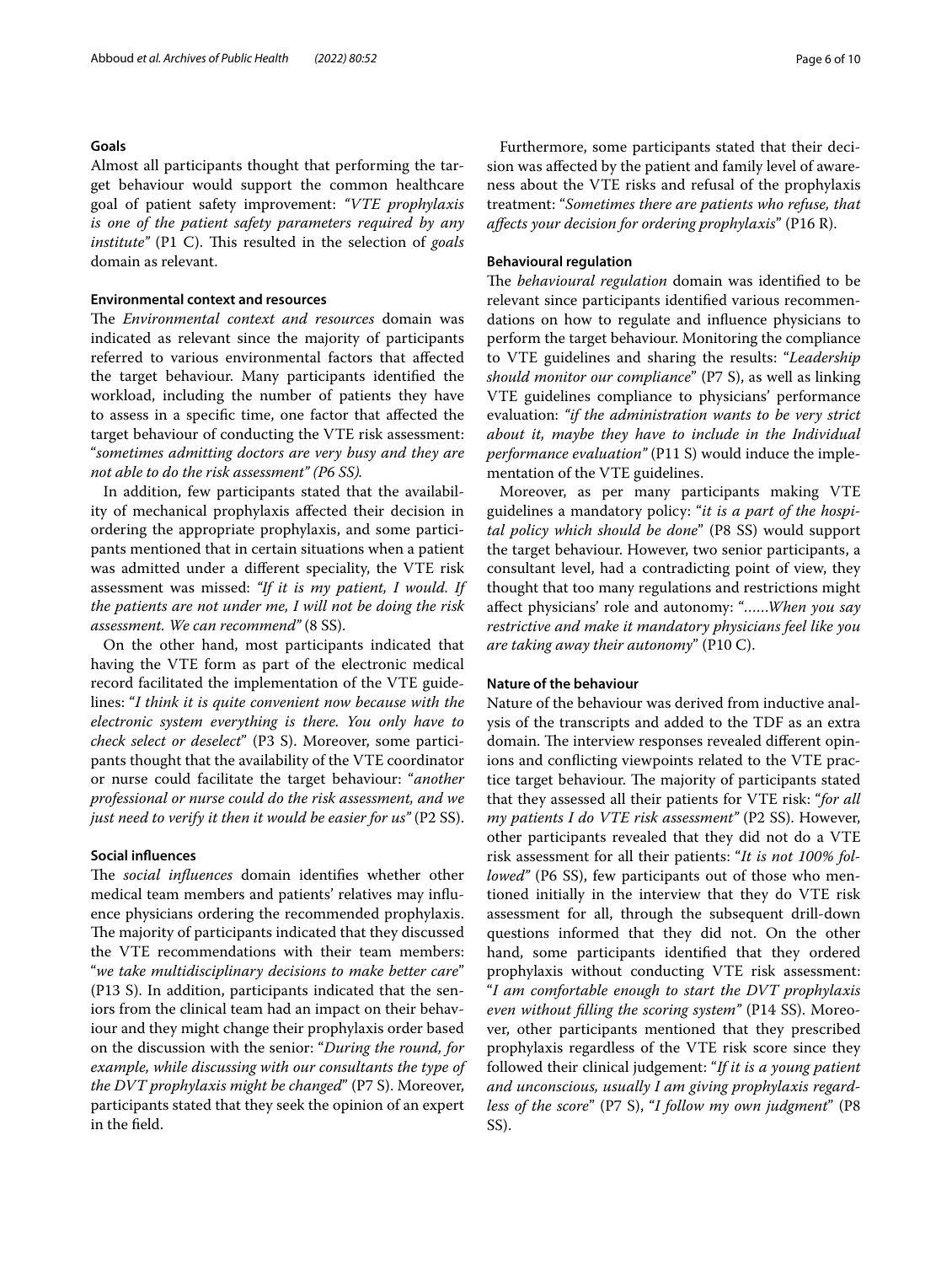### **Domains identifed to be not relevant**

Other theoretical domains appeared to be less relevant to the perceptions and preferences of physicians when making decisions about following the venous thromboembolism (VTE) clinical practice guidelines. They were skills, social/professional role and identity, optimism, intentions, memory attention and decision processes and emotion. The belief statements, corresponding TDF domains and representative quotes are presented in (additional fle [5\)](#page-8-12).

### **Skills**

The *Skills* domain was not found to be challenging as physicians repeatedly reported that the behaviour related to the following VTE guidelines did not require any particular skill rather clinical knowledge on conducting the general medical assessment. Most of the participants believed that as long as they had a basic medical background and were adequately trained to take a patient history and conduct the clinical assessment, then they had enough skills to conduct VTE risk assessment and make the appropriate prophylaxis recommendations: "*It is part of patient's general assessment* (P5 SS). *It takes good history skills, good physical examination skills, and it should include a good clinical judgment and be able to decide*" (P9 S).

#### **Social/professional role and identity**

*Social/professional role and identity* was identifed as an irrelevant domain since most of the participants identifed the target behaviour as part of their professional role and job: "*It is part of our job*" (P7 S).

### **Optimism and Intentions**

*Optimism and Intentions* Domains were identifed as not relevant for performing the target behaviour because responses in these domains revealed a low frequency of beliefs statements.

### *Memory, attention and decision processes*

The majority of the participants reported that forgetting to perform the target behaviour was not a concern for them since using a tool related to VTE guidelines practices facilitates attention to detail steps to follow: "*We have the VTE assessment form*" (P6 SS). Moreover, physicians were familiar with the tool itself, and no particular attention or specifc decision processes were needed since they just had to follow the form and tick the required boxes: "*it is just a series of questions tick boxes that need to be done, and then you provide the necessary prophylaxis*" (P10 C). In addition, participants stated that the VTE form was an online chart within the patient admission process: "*We usually have an online chart for VTE risk in the admission package"* (P15 R).

#### *Emotion*

On the other hand, most interviewed participants stated that their own emotions would not infuence whether they followed the VTE guidelines or not. However, some participants revealed that they were happy and satisfed to implement the VTE guidelines since they prevented causing harm to the patients: "*For me as a physician, I feel happy and safe that I am preventing the patient from getting any life-threatening condition or morbidity or mortality in the hospital*" (P12 S).

# *Important factors identifed that do not ft within the TDF domain*

Themes that did not fit within the TDF domains were also reported in this study and, therefore, important to include for comprehensiveness. Some participants reported that they sometimes ignored the electronic alerts that they received to complete the VTE risk assessment tool if missed. "*To be very honest that it happens that we overlook the warning that is coming to us also. Although, we know that we have to do it" (P6 SS)*. Moreover, the Language barrier was highlighted as one of the factors that afect patient care management when the patient and the physician do not speak the same language. Furthermore, the electronic medical record use by physicians with older age groups was highlighted as a limitation since they spent extra time to complete the required documentation electronically. "*I think the younger ones are faster at typing. I am not as fast as their reaction time, it might be a limitation*" (P10 C).

# **Discussion**

The VTE clinical practice was explained, in this study, by a set of determinants (barriers & facilitators) (additional file  $6$ ) informed by the Theoretical Domains Framework perceived to be infuencing physicians' behaviour towards VTE guidelines implementation, through conducting VTE risk assessment and ordering appropriate prophylaxis among internal medicine physicians. Nine domains were identifed as being relevant to VTE guidelines practices, including knowledge, beliefs about capabilities, beliefs about consequences, reinforcement, goals, environmental context and resources, social infuences and behavioural regulation, and nature of the behaviour.

While each physician's experience was unique, participants reported similar patterns and approaches to support the uptake of VTE guidelines. They concurred with the importance of these determinants to alter the behaviour of physicians, such as (1) providing information about the importance of VTE guidelines and health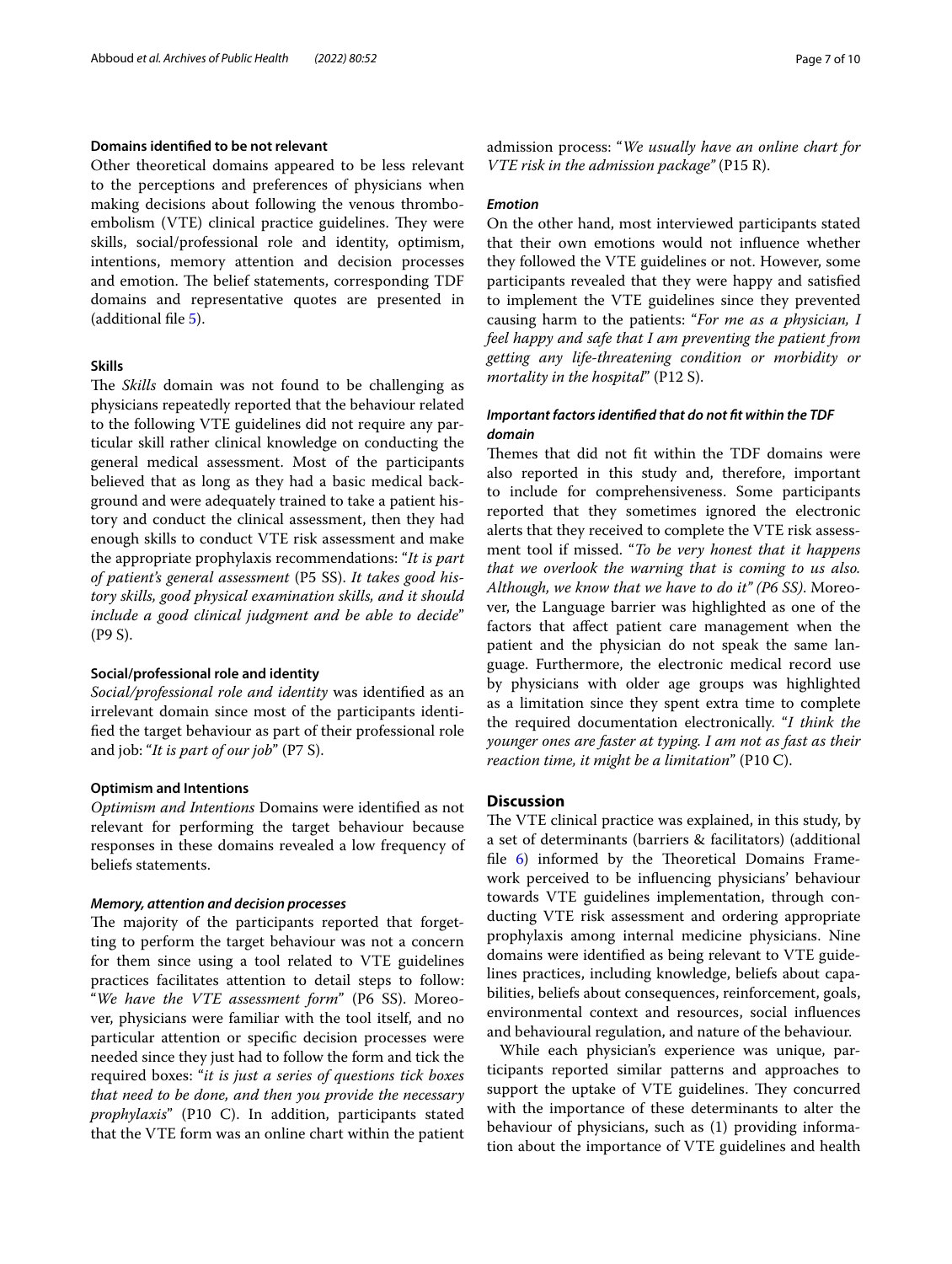consequences; (2) implementing a VTE mandatory policy; (3) introducing a user-friendly automated VTE risk assessment tool as part of the admission process including scores linked to automatic order sets for prophylaxis; (4) social support, teamwork and encouragement by senior physicians and being the role model for junior physicians; (5) having a VTE coordinator; (6) setting outcome goals and including them in the performance evaluation; (7) monitoring and providing evaluative feedback on performance to physicians; (8) introducing reminders in the morning rounds and discussions during staf meetings.

Education interventions proved to improve the VTE target behaviour, mainly when accompanied by multicomponent interventions  $[9, 10]$  $[9, 10]$  $[9, 10]$ . However, the effectiveness level varied between the educational categories while enforcing the clinical practice guidelines [\[34](#page-9-20), [35](#page-9-21)]. Social infuence interventions, including interaction in small-group meetings and multi-professional collaboration and teamwork, mainly were efective towards guidelines implementation [\[34](#page-9-20), [35](#page-9-21)]. Having a dedicated coordinator for VTE guidelines facilitated the target behaviour as identifed in other research studies [\[36](#page-9-22), [37](#page-9-23)].

Consistent with the published literature, the qualitative interviews highlighted that decision support strategy, including alerts, reminders, and computerised decision support, would facilitate the implementation of VTE prevention guidelines [\[8](#page-8-4), [38](#page-9-24), [39\]](#page-9-25). Nevertheless, the interviews noted that physicians might ignore alerts consistent with other published literature [\[40](#page-9-26)], which might contribute to alert fatigue [\[41](#page-9-27)]. Considering their potential efect on altering physicians' behaviour and associating with higher proportions of patients who received prophylaxis highlights a need to explore this area in future research studies [[10\]](#page-8-6).

Although physicians' beliefs were predominately positive in favour of the target behaviour, they had reported some barriers such as (1) unclear clinical practice guidelines recommendations for prophylaxis management in certain clinical conditions; (2) the risk of bleeding due to prophylaxis treatment; (3) workload pressure and competing tasks; and (4) undefned responsibilities about completing the risk assessment.

Similar to what was highlighted in other studies, lack of awareness about the necessary treatment followed when a patient has contraindications was identifed as one of the barriers [\[8](#page-8-4)]. Physicians were reluctant to prescribe prophylaxis due to the probability of developing complications similar to what was highlighted in other studies. Patients' factors related to the risk of bleeding were identifed as barriers that prohibited physicians from following the guidelines due to the belief that it might cause adverse events [[8,](#page-8-4) [42\]](#page-9-28). Repeatedly, the workload was highlighted as one of the barriers that prevented

physicians from following the clinical practice guidelines [[43\]](#page-9-29).

Another key factor that afected the target behaviour was related to patient and family attitude towards VTE prophylaxis treatment. Patient and family involvement in care management is essential to improve care delivery [[44\]](#page-9-30). Moreover, based on the literature, patients need to know about the VTE symptoms, risk factors, and complications associated with harm [\[45](#page-9-31)]. In addition, informing patients of the risks and benefts of prophylaxis may decrease the refusal rate of VTE treatment but would require a deeper understanding of this phenomenon [\[46\]](#page-9-32).

In the design and implementation of future interventions to change the VTE practice target behaviour, there is a need to link the identifed behaviour change determinants to interventional components behaviour change techniques (BCTs) to specifc mechanisms of action affecting behaviour change  $[14, 47]$  $[14, 47]$  $[14, 47]$  $[14, 47]$ . The selection of specifc BCT difers by type of behaviour [\[48](#page-9-34)]. The most frequent BCTs in the implementation interventions were feedback on behaviour, instruction on (how) to perform the behaviour, social comparison, credible source, prompts/cues, and goal setting (behaviour). In the de-implementation interventions, the most frequent BCTs were feedback on behaviour, instruction on (how) to perform the behaviour, social comparison, feedback on behaviour outcomes, and information about social and environmental consequences [[49\]](#page-9-35).

### **Strengths and limitations**

This study is the first to explore internal medicine physicians' beliefs and perceptions about implementing VTE prevention guidelines to the best of our knowledge. Coding and analysing the interviews responses by two researchers (JA, AA) using a coding manual helped achieve a high agreement. It decreased the individual interpretations of the content of interview responses. Moreover, using the Theoretical Domains Framework was a strength since the study utilised theory to identify the relevant factors that infuence the target behaviour. This guided the identification of evidence-informed interventions to increase the uptake of VTE guidelines practices. Furthermore, this study followed both inductive and deductive analysis and presented both TDF and non-TDF-related fndings to overcome the overlook of factors identifed during the interviews that do not ft within TDF domains [\[50\]](#page-9-36).

While this study has provided signifcant insight into the factors that may influence VTE practice, The findings should be considered in the context of the study's limitations to one clinical speciality, internal medicine. The identifed perceived infuences are the opinions of the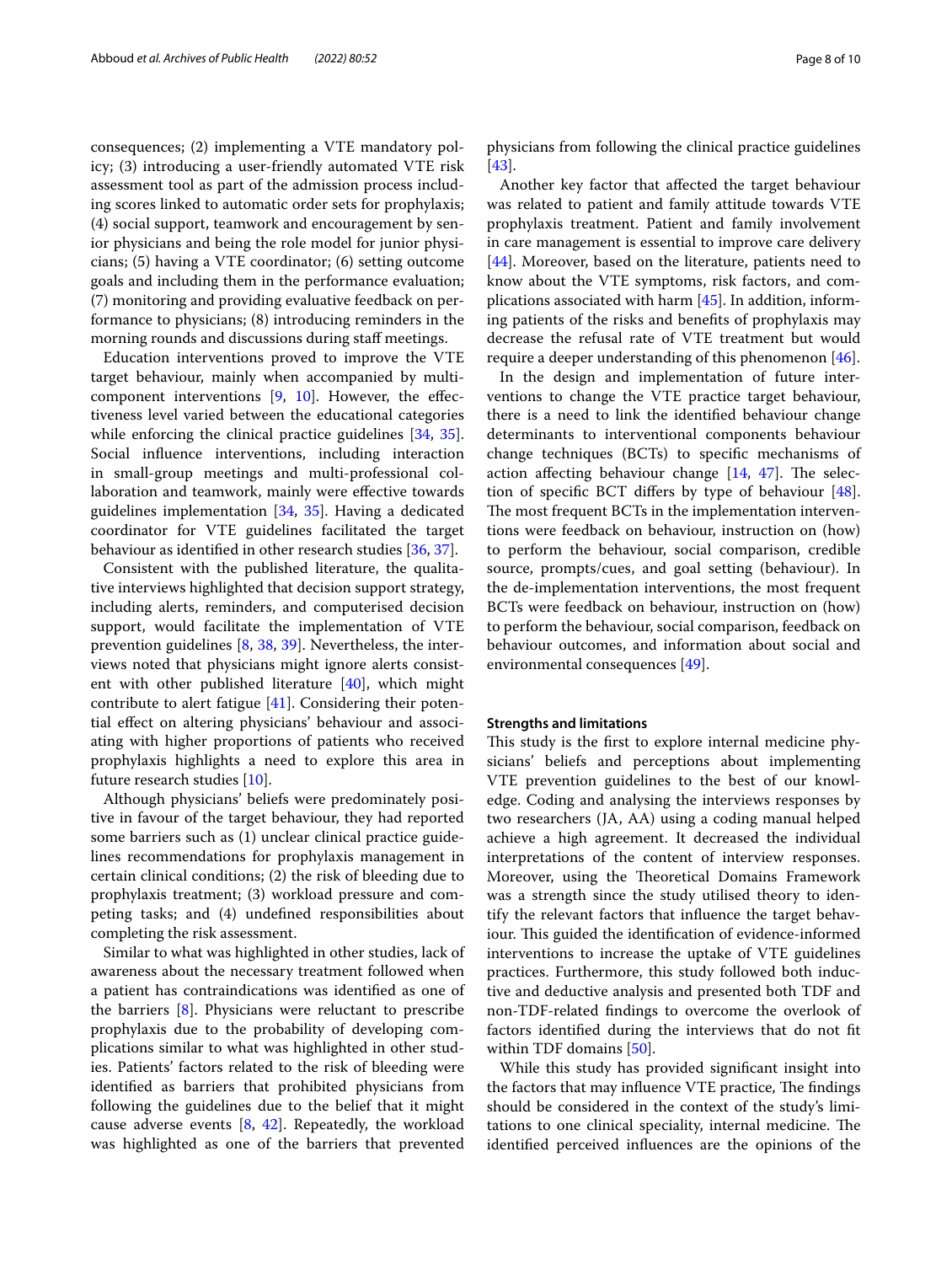interviewed physicians about their practice and may not be the actual infuences for other hospitals.

### **Conclusions**

The use of the TDF in this study delivers a theory-driven approach to identifying factors that are likely to infuence physicians' behaviour in VTE prevention guidelines practice.

The identified domains and themes can be utilised to develop a questionnaire to explore further the VTE guidelines in future quantitative studies. Moreover, the results can be used to design theoretically-based interventions by targeting specifc psychological constructs and implementing behaviour change techniques to change the behaviour of physicians to increase the uptake of evidence into practice.

#### **Abbreviations**

BCT: Behaviourchange technique; COREQ: ConsolidatedCriteria for Reporting Qualitative Research; C: Consultant; DVT: DeepVein Thrombosis; MRP: MostResponsible Physician; PE: PulmonaryEmbolism; SR: SpecialistRegistrar; SSR: SeniorSpecialist Registrar; R: Resident; TDF: TheoreticalDomains Framework; VTE: VenousThromboembolism.

### **Supplementary Information**

The online version contains supplementary material available at [https://doi.](https://doi.org/10.1186/s13690-022-00820-7) [org/10.1186/s13690-022-00820-7](https://doi.org/10.1186/s13690-022-00820-7).

<span id="page-8-8"></span><span id="page-8-7"></span>**Additional fle 1.** The TDF domains and constructs.

<span id="page-8-10"></span>**Additional fle 2.** COREQ checklist.

<span id="page-8-11"></span>**Additional fle 3.** Interview topic guide.

<span id="page-8-12"></span>**Additional fle 4.** Summary of belief statements and sample quotes assigned to the theoretical domains identifed as relevant.

<span id="page-8-13"></span>**Additional fle 5.** Summary of belief statements and sample quotes assigned to the theoretical domains identifed as not relevant.

**Additional fle 6.** Barriers and facilitators.

#### **Acknowledgements**

We gratefully acknowledge study participants who took their valuable time to participate in this study.

#### **Authors' contributions**

JA led the conception and design of the study, conducted the interviews, led the analysis and interpretation, and wrote the manuscript. AA was involved in data analysis and interpretation and revised the manuscript. PA was involved in the design of the study, participated in data interpretation, and revised the manuscript critically for important intellectual content. MD revised the manuscript critically for important intellectual content. NS revised the manuscript critically for important clinical content. All authors read and approved the fnal manuscript.

#### **Funding**

Not applicable.

#### **Availability of data and materials**

The dataset (which includes individual transcripts) is not publicly available due to confdentiality.

#### **Declarations**

#### **Ethics approval and consent to participate**

Ethics approval was granted from the EPS Faculty Research Ethics Committee (Faculty REC) and from Dubai Scientifc Research Ethics Committee (DSREC).All participants provided written informed consent before participating in the study, which included consent to publish anonymous quotes from individual participants.

#### **Consent for publication**

Not applicable.

#### **Competing interests**

The authors declare they have no competing interests.

#### **Author details**

<sup>1</sup> Centre for Improving Health Related Quality of Life, School of Psychology, Queens University Belfast, David Keir Building, 18-30 Malone Road, BT9 5BN Belfast, United Kingdom. <sup>2</sup> Rashid Hospital, Dubai Health Authority, Umm Hurair II 315, PO Box 4545, Dubai, United Arab Emirates. <sup>3</sup> Department of Medical Laboratory Sciences, Faculty of Health Sciences, University of Balamand, Youssef Sursok Street, PO Box 166378, Ashrafeh, Beirut, Lebanon.

#### Received: 1 September 2021 Accepted: 4 February 2022 Published online: 15 February 2022

#### **References**

- <span id="page-8-0"></span>1. Kahn SR, Lim W, Dunn AS, Cushman M, Dentali F, Akl EA, et al. Prevention of VTE in nonsurgical patients: antithrombotic therapy and prevention of thrombosis: American College of Chest Physicians evidence-based clinical practice guidelines. Chest. 2012;141(2):e195S–226S.
- <span id="page-8-9"></span>2. Qaseem A, Chou R, Humphrey LL, Starkey M, Shekelle P. Venous thromboembolism prophylaxis in hospitalised patients: a clinical practice guideline from the American College of Physicians. Ann Intern Med. 2011;155(9):625–32.
- 3. National Institute for Health Care Excellence. Venous thromboembolism in over 16s: reducing the risk of hospital-acquired deep vein thrombosis or pulmonary embolism. NICE guideline [NG89] 2018. Available from: <https://www.nice.org.uk/guidance/ng89>. Accessed 15 April 2020.
- <span id="page-8-1"></span>4. Scottish Intercollegiate Guidelines Network. Prevention and management of venous thromboembolism (SIGN 122) Edinburgh: SIGN publication; 2010 [updated October 2014. Available from: [https://www.sign.](https://www.sign.ac.uk/our-guidelines/prevention-and-management-of-venous-thromboembolism/) [ac.uk/our-guidelines/prevention-and-management-of-venous-throm](https://www.sign.ac.uk/our-guidelines/prevention-and-management-of-venous-thromboembolism/) [boembolism/](https://www.sign.ac.uk/our-guidelines/prevention-and-management-of-venous-thromboembolism/). Accessed 20 April 2020.
- <span id="page-8-2"></span>5. Cohen AT, Tapson VF, Bergmann J-F, Goldhaber SZ, Kakkar AK, Deslandes B, et al. Venous thromboembolism risk and prophylaxis in the acute hospital care setting (ENDORSE study): a multinational cross-sectional study. Lancet. 2008;371(9610):387–94.
- 6. Taher AT, Aoun J, Salameh P. The AVAIL ME study: a multinational survey of VTE risk and prophylaxis. J Thromb Thrombolysis. 2011;31(1):47–56.
- <span id="page-8-3"></span>7. Al-Hameed FM, Al-Dorzi HM, Qadhi AI, Shaker A, Al-Gahtani FH, Al-Jassir FF, et al. Thromboprophylaxis and mortality among patients who developed venous thromboembolism in seven major hospitals in Saudi Arabia. Ann Thoracic Med. 2017;12(4):282–9.
- <span id="page-8-4"></span>8. Gaston S, White S. Systematic review of barriers and facilitators to venous thromboembolism clinical practice guideline compliance by healthcare professionals in acute care. Horizon Research Publishing Corporation; 2013.
- <span id="page-8-5"></span>9. Kahn SR, Morrison DR, Cohen JM, Emed J, Tagalakis V, Roussin A, et al. Interventions for implementation of thromboprophylaxis in hospitalised medical and surgical patients at risk for venous thromboembolism. Cochrane Database of Systematic Reviews. 2013;(7):CD008201.
- <span id="page-8-6"></span>10. Kahn SR, Diendéré G, Morrison DR, Piché A, Filion KB, Klil-Drori AJ, et al. Efectiveness of interventions for the implementation of thromboprophylaxis in hospitalised patients at risk of venous thromboembolism: an updated abridged Cochrane systematic review and meta-analysis of randomised controlled trials. BMJ open. 2019;9(5):e024444.